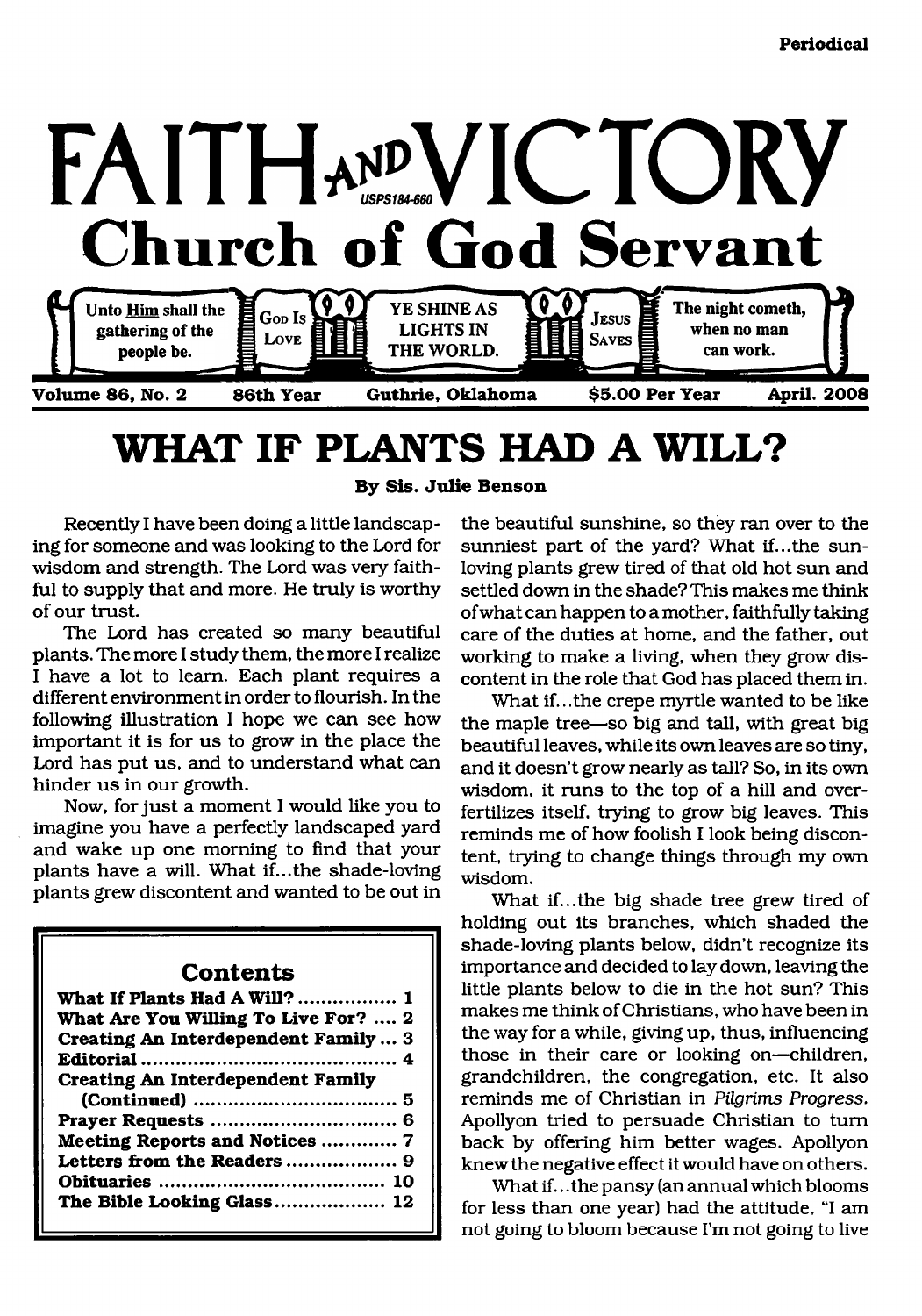long anyway," and refused to show its beauty? This reminds me of people who get focused on a certain situation and choose to feel sorry for their self, rather than let the grace of God shine through them. It also makes me think of people, babies, etc., who may not have this attitude, but who are like annuals. They may not live very long, but they play a very important role in life and are very beautiful.

What if... the tulip, (one of deer's favorite snacks,) feared to poke up its head because an animal might come along and bite it off? Fear is something that hinders a lot of people from doing the Lord's will. Sometimes, to be beautiful for the Lord, we may have to stick our necks out. This is not easy to do, but look at those who were martyred for Christ's sake and how Christianity grew as a result. Lord, help me!

What if... the weeping willow, (a tree that requires a lot of water,) decided it didn't want to drink any more water, thinking it could live all right *without all that water?* May we never get in a place where we think we no longer need to pray, eat and drink of His Word at home or at church. With this attitude we will starve ourselves spiritually and die.

What if...the tree on top of the hill grew weary of all the wind, and not realizing that the wind made it stronger, went to a place where it was easier to stand? When the Lord allows a trial to come my way He does it for a purpose. He wants to strengthen me. He wants my roots to go a little further down in the ground.

We may see what a disaster it would be if our plants had a will. But just think, the Lord gave *us* a will. His desire is for us to serve and trust Him even though we may not see the whole picture. We are "...The planting of the LORD, that he might be glorified." Isaiah 61:3. When we are right where He wants us, we grow beautifully and completely, thus bringing glory to His name. This brings peace to our hearts because we are fulfilling His purpose.

"Trust in the LORD with all thine heart; and lean not unto thine own understanding. In all thy ways acknowledge him, and he shall direct thy paths." Proverbs 3:5-6.

We are in a mess if we depend on our own understanding and strength. If we find ourselves in any of these places, the Lord is willing to prune, fertilize, water, transplant and nurse us back to health. I thank the Lord for being such a patient and wonderful Landscaper. He's still working on me.

------------------- — ---------------------------------------------------------------------------

# <span id="page-1-0"></span>**What Are You Willing To Live For?**

#### **By Bro. Don Elwell**

Have you ever thought about what you are willing to die for—your faith, spouse, children or family? Many people talk about what they are willing to die for, but more important is, what they are willing to live for. Most important for your time on earth is, what godly principles you are willing to live before a dying world.

Ten years ago I was called by the Lord to teach in an extremely liberal school district. During that time God has demonstrated to me the power of living His standard. I have been blessed to see co-workers and students come to the realization of a living God. My personal highlight is of a former student who used to be an atheist. After graduation she emailed me and shared about her *own* faith!

We daily find opportunities to talk with people about God's way of living, however, the preponderance of our witness is demonstrated by how we live His standards. I am persuaded that living His standards have inspired many

souls to admit that God is alive and well. This influence is not of ourselves, but the power of God working through our lives, only to the degree to which we yield our will to Him.

"It is easier to fight for one's principles than to live up to them" Alfred Adler. Do you ever find it to be that way? I believe it is possible to be zealously affected to "...earnestly contend for the faith..." in a manner that does not glorify God. Remember James and John when they wanted to bum down the entire village? (Luke 9:52-56.) Let us remember that living the standard is far more powerful than proving what is wrong with the doctrine of others. The world yearns for proof of what God can do, not what is wrong with everybody else.

What is your occupation? Is it the same as your vocation? I often question myself, "Are you a teacher who is a Christian, or are you a Christian who teaches?" The subtle difference contains the power to drastically change the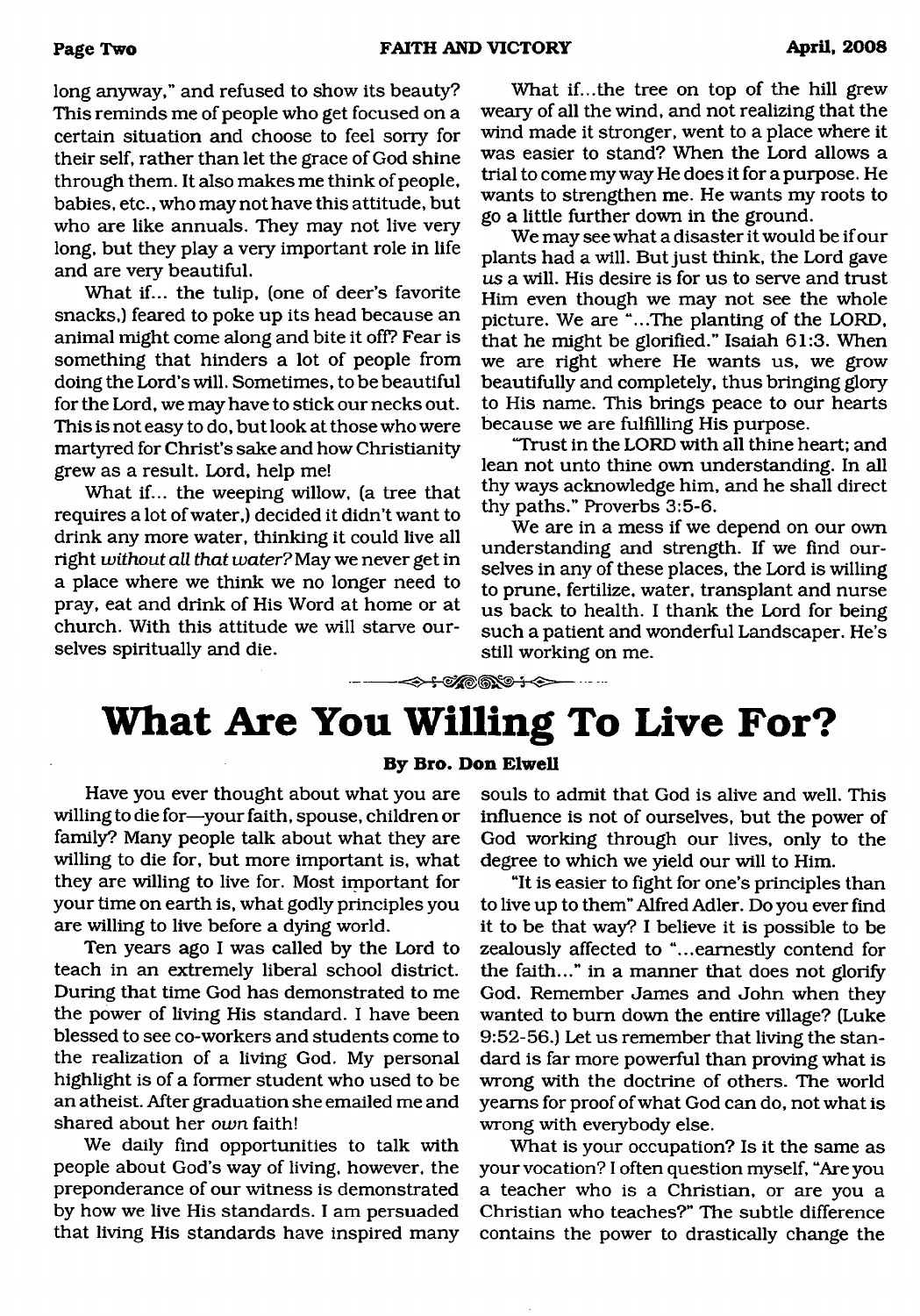landscape of the workplace. The standards of God should be present in the workplace, before the work! Are you living for your job or for God? The very essence of faith can be demonstrated to your family and co-workers in this way. Make no provision for yourself in the work of the Lord. God will take care of it. (Luke 10.)

We worry about our young people, as ministers we worry about the body as a whole. If we are sold out to the Lord, to the point we will live what we believe instead of espousing it with our mouth exclusively, I am persuaded the power of Jesus will reside upon our life. We can bring conviction, peace, hope and joy simply by living the standard. There are appropriate times when the Spirit gives utterance and we must speak the words of God. Too often the commandment to "be still and know I am God" is not followed.

Living the standard is to be still. The power of God will be manifested through His Spirit.

You want to make sure, young people, to obtain and maintain salvation. Do you want others to know and own God's truth? Resist the temptation to "fight" with them, and live it. There is a reason Jesus was around for more than a week. He needed time to live it, demonstrate the power of a life lived for God. If all He needed to do were tell a few people and fight with those who were wrong, would it have been possible for God to shorten His time on earth?

Living holiness is far more difficult and costly than it is to talk about it. It is even easier to reason the Scriptures with those who oppose this beautiful truth. May God help us to recognize our need to live the principle. The fruit of conviction is yielded from the seeds of consecration. (Matthew 19:21.)

# **Creating An Interdependent Family Sis. Charlotte Huskey**

"And Adam said, This *is* now bone of my bones, and flesh of my flesh: she shall be called Woman, because she was taken out of Man. Therefore shall a man leave his father and his mother, and shall cleave unto his wife: and they shall be one flesh." Genesis 2:23-24.

Years ago husbands and wives were dependant on each other for survival. Today, however, married couples must make a special commitment to not have an independent attitude because it is possible to survive alone, or because the world elevates independence. Many think it is a sign of strength or maturity to live independently. People are advised to: "Set goals for your life and don't let anything get in your way." "Move out on your own. Get away from what is hindering you." "Do what makes you feel fulfilled." Husband, wife, brother, sister, children, no one is as important as doing what you must with your life. "Be independent" is the cry of our age.

Did Christ work independently? He said He always did those things that pleased His Father. (John 8:29.) "I can of mine own self do nothing:.. .1 seek not mine own will, but the will of the Father which hath sent me." John 5:30. Now if Christ, who has all power in Heaven and Earth, could not do things alone, dare we mortals of the dust think we can go through life independent of those with whom God has put us?

An interdependent family begins with the parents depending on one another. God made the man to have certain strengths and weaknesses and the woman to have other strengths and weaknesses. The husband is to depend on his wife for emotional strength and other needs. The woman also has many needs that are to be supplied by her husband. Their diverse strengths should complete each other. As they depend on each other the interdependent bond becomes stronger.

Bro. Vada McMillian says Colossians 3:12- 21 is a recipe for a good family. It says, "Put on...bowels of mercies, kindness, humbleness of mind, meekness, longsuffering; Forbearing one another, and forgiving one another, if any man have a quarrel against any: even as Christ forgave you, so also *do* ye. And above all these things *put on* charity, which is the bond of perfectness. And let the peace of God rule in your hearts, to the which also ye are called in one body; and be ye thankful... .Wives, submit... Husbands, love... Children, obey...Fathers, provoke not your children to *anger...."* Now this is quite a list of things to do. We are to be merciful, kind, humble, meek, forbear (patient), suffer long, forgive, love and be thankful. Wow! If a family will strive to obey these scriptures it will

(Continued on page five.)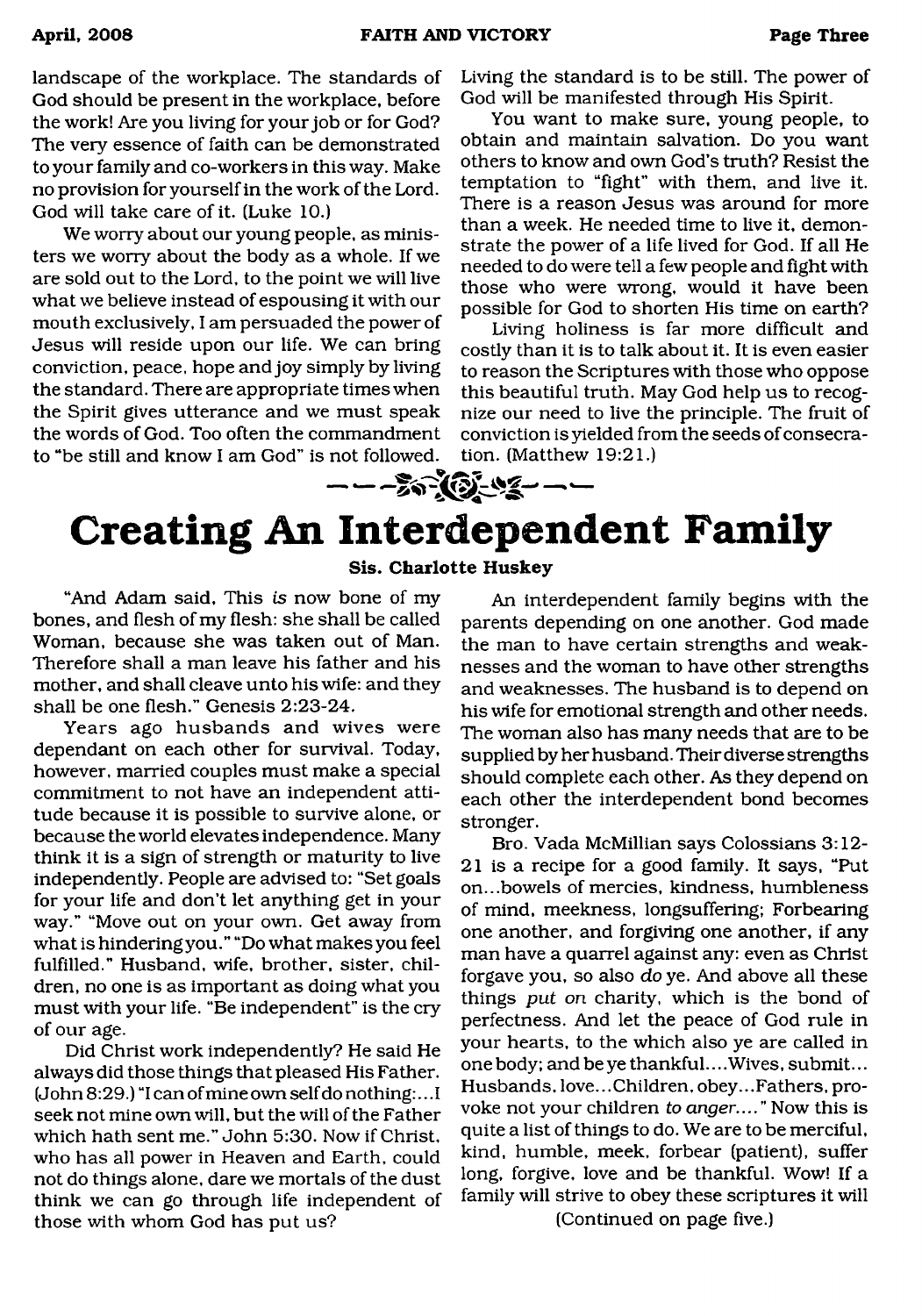### **FAITH AND VICTORY 12 PAGE HOLINESS MONTHLY** <u> In In 10 in 10 in 11</u>

This non-sectarian paper is edited and published in the interest of the universal CHURCH OF GOD each month (except August of each year, and we omit an issue that month to attend camp meetings), by Willie Murphey, and other consecrated workers at the FAITH PUBLISHING HOUSE. 4318 S. Division, Guthrie, OK 73044.

Notice to subscribers: When you move or change your address, please write us at once, giving your old and new address, and include your zip code number.

Dated copy for publication must be received by the 18th of the month prior to the month of issue.

#### **SUBSCRIPTION RATES**

Single copy, one year......................................................\$5.00 Package of 5 papers to one address, one year ......... \$20.00 Larger quantities are figured at the same rate.

This publication teaches salvation from all sin, sanctification for believers, unity and oneness for which Jesus prayed as recorded in John 17:21, and manifested by the apostles and believers after Pentecost. By God's grace we teach, preach, and practice the gospel of the Lord Jesus Christ-the same gospel that Peter, John, and Paul preached, taught, and practiced, including divine healing for the body. James 5:14-15.

Its motto: Have faith in God. Its object: The glory of God and the salvation of men; the restoration and promulgation of the whole truth to the people in this "evening time" as it was in the morning Church of the first century: the unification of all true believers in one body by the love of God. Its standard: Separation from sin and entire devotion to the service and will of God. Its characteristics: No discipline but the Bible, no bond of union but the love of God, and no test of fellowship but the indwelling Spirit of Christ.

Through the Free Literature Fund thousands of gospel tracts are published and sent out free of charge as the Lord supplies. Cooperation of our readers is solicited, and will be appreciated in any way as the Bible and the Holy Spirit teach you to do or stir your heart. "Freely ye have received, freely give." Read Ex. 25:2; I Chron. 29:9: II Cor. 9:7; and Luke 6:38.

Freewill offerings sent in to the work will be thankfully received as from the Lord. Checks and money orders should be made payable to Faith Publishing House. All donations are tax deductible.

A separate Missionary Fund is maintained in order to relay missionary funds from our readers to the support of home and foreign missionaries and evangelists.

In order to comply with Oklahoma laws as a non-profit religious work, the Faith Publishing House is incorporated thereunder.

The *Faith and Victory* is published monthly, except August, for \$5.00 per year by:

**FAITH PUBLISHING HOUSE P. O. Box 518, 4318 S. Division, Guthrie, OK 73044 Office phone numbers: 405-282-1479, 800-767-1479; fax number: 405-282-6318. Internet address: <http://www.faithpublishing.com>**

**Postmaster: Send address changes to:** *Faith and Victory,* **P. O. Box 518, Guthrie, OK 73044.**



"But blessed *are* your eyes, for they see: and your ears, for they hear. For verily I say unto you, That many prophets and righteous *men* have desired to see *those things* which ye

see, and have not seen *them;* and to hear *those things* which ye hear, and have not heard *them.* " Matthew

To see and hear the words of the Messiah as He taught the people on the side of the mountain or from the boat anchored near the shore would have indeed been a day to remember. However, there were those present at these historic occasions who failed to see the significance of the gracious words that emanated from His righteous lips. For their hearts were hardened by unbelief and they missed the glorious message of the Gospel.

For many years since these words were uttered the only written records lay bound in the possession of evil men who had no inclination to share them with the people. But in the process of time God raised up men and women who had such a yearning to read the Scriptures in their own language that they were willing to hazard their lives to translate, print and possess copies of the sacred writings. Their zeal has given to us a treasure that we should sincerely thank God for.

Today a copy of the sacred Scriptures may be found very easily, at least in this country, and yet there are very few that are willing to avail themselves of the precious truths Jesus taught. But those who are willing to read and obey their righteous principles will be able to find eternal life.

There is a story of a minister who visited the cottage of a young lady that was approaching the door of death because of a serious illness. With soft, serious words he inquired of the young lady, "As you pass through the valley of the shadow what is your hope for eternity? Lifting her thin fingers she affectionately placed them on the Bible that lay near her and said, "Christ here!" Then gently placing her pale hand on her breast she said, "Christ here!" Finally she pointed upward and with a countenance that beamed as one who was nearing the portals of glory she softly whispered, "Christ there!" What beautiful hope fills the heart of the child of God.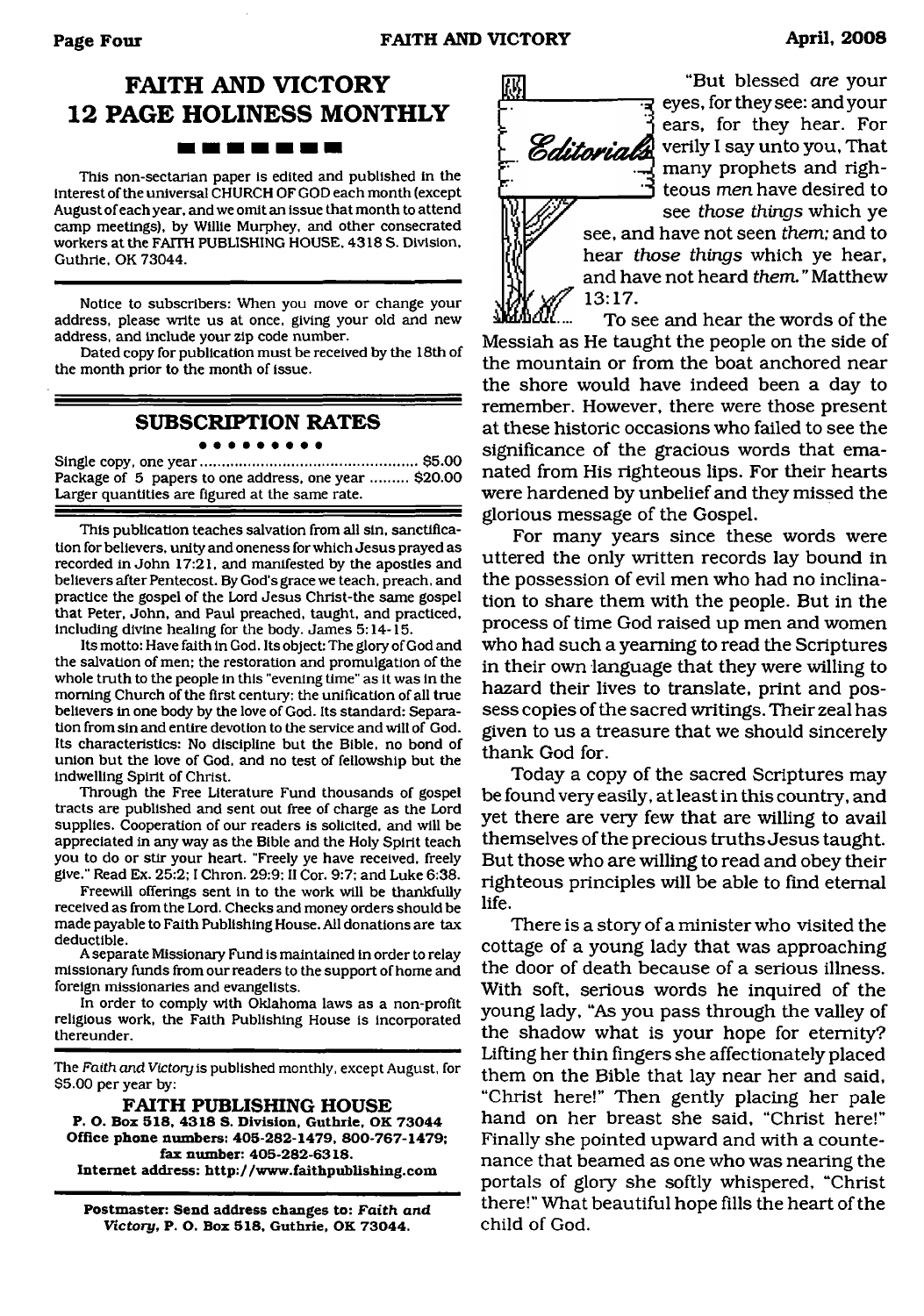"But whoso looketh into the perfect law of liberty, and continueth *therein,* he being not a forgetful hearer, but a doer of the work, this man shall be blessed in his deed." James 1:25.

The covering material that we will be using on our hard back books comes in rolls of various widths. From these rolls the material will need to be cut into sheets that are about 36 inches long so they will fit into our paper cutters and be trimmed to the appropriate size for the books we are binding.

Our search for a solution to this sheeting problem led us to find a manual rolling knife trimmer for a very reasonable price that we belive will be satisfactory for the present need. The trimmer was located north of Denver, CO and on the evening of April 6 my daughter and I left to pick it up. The Lord gave us a safe trip for which we are thankful.

Recently the representative from our paper supplier told us one of their customers ordered a large shipment of paper and then canceled their order because they lost their printing job. This resulted in the paper supplier having some extra paper in their warehouse, which he offered us at a reduced price. In light of our needs and the better price, we placed an order for about \$5,000 of paper. We were happy for the improved price and we trust the Lord will continue to help us meet the challenges of printing the Good News of Jesus Christ—the best answer for the problems that plague mankind.

> —Bro. Willie E. Murphey wemurphey@yahoo. com



### <span id="page-4-0"></span>**Creating an Interdependent Family**

#### (Continued from page three.)

without doubt be a strong interdependent family-

God said, "...Ye are called in one body...." Therefore He designed the family to work together as a body. Every member of the family has its importance, just as every part of the body has its important function. Every family has a managing system and God has chosen that to be the parents. We could liken it as father the president, and mother the vice president. Each member of the family has talents. A good manager recognizes each individual's abilities and gives responsibilities accordingly. This gives

every member of the family space to develop and be important to the family. Being needed and important is a basic need of every person. When these needs are satisfied within the family, it will work together interdependently.

What would happen if one foot tried to go forward and the other foot backward? What would happen if the left arm was broken and the right arm didn't compensate for its functions? The family must be in unity and work together so that the whole will be blessed. If one member cannot, or does not, do its part the others must compensate for that incapability. "And whether one member suffer, all the members suffer with it; or one member be honoured, all the members rejoice with it." I Corinthians 12:26.

According to God's Word the husband and wife become one flesh, one entity at their wedding. The husband is to leave the security of his parent's family and cleave to his wife to fill that emotional void. The wife must do the same. The children are created from this union so they too are the same flesh. The idea that if we aren't compatible then we will separate, is not an option. An interdependent family can never be established if separation is even thought of as an option. Gone must be the thoughts that often intrude upon a woman's mind that she would be happier alone with her children. Perhaps she could do well financially, but the family would be without its head. How can a body operate without a head? Also the husband must not think that he has a right to seek morally pure emotional satisfaction elsewhere if his wife doesn't supply it. He is the head, but how can a head operate without his body? What will happen to his family that is left without his protection and guidance? Christ said, "...For this cause shall a man leave father and mother, and shall cleave to his wife: and they twain shall be one flesh? Wherefore they are no more twain, but one flesh. What therefore God hath joined together, let not man put asunder." Matthew 19:5-6.

An interdependent family must work together underneath the authority of the father, just as Christ worked underneath His Father's authority. The role as the father being head of the home has been subtly destroyed through the past fifty years. Comic strips, jokes, stories and an abundance of reports of abusive fathers have created an attitude that fathers are inad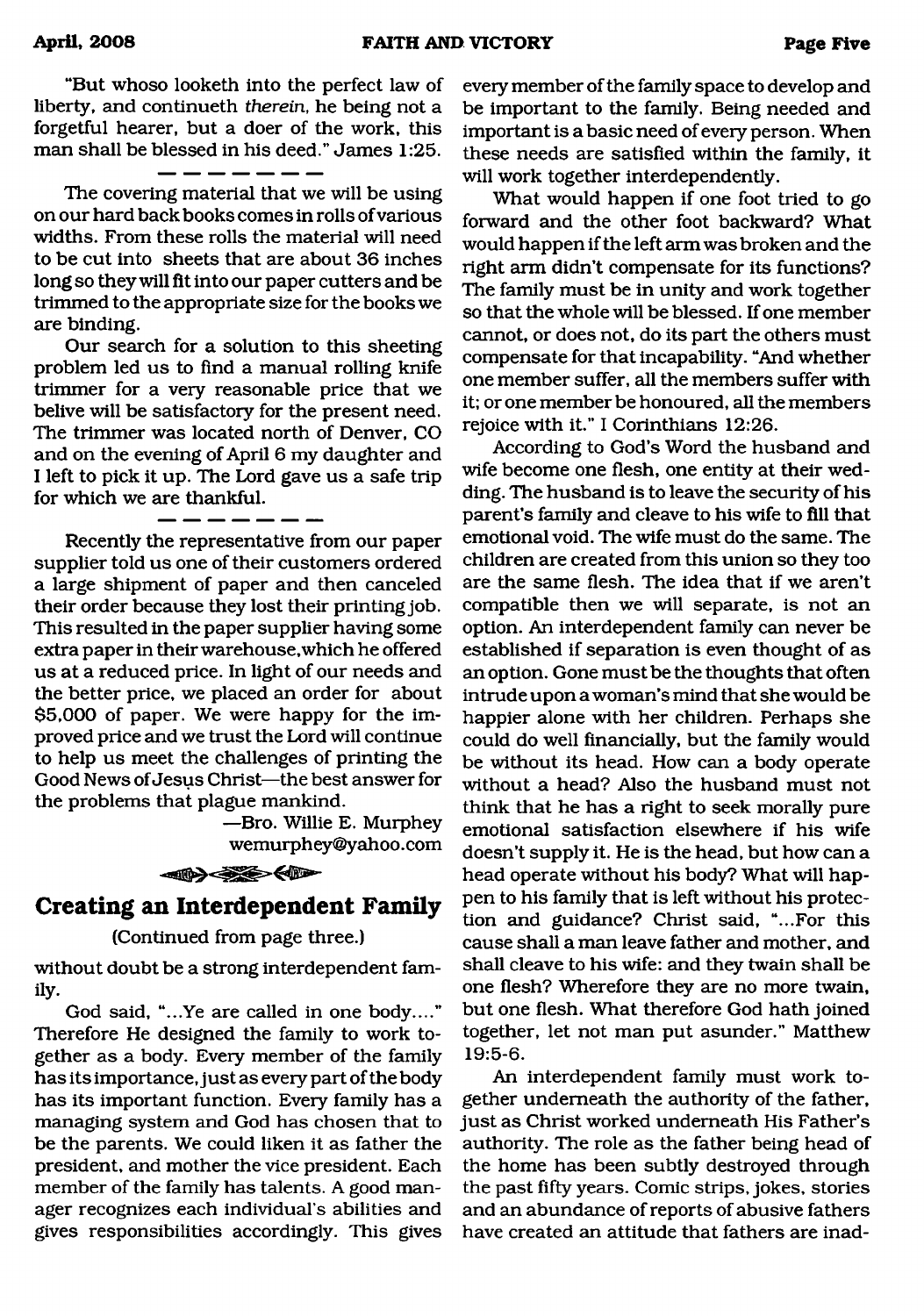equate, not trustworthy and even dangerous. "Bad father-child relationship can produce longlasting spiritual damage in the life of the child. That damage will cause multiple negative repercussions in other spheres of that child's life for years to come" says child psychologist, James Dobson. We can see this in the attitude of incarcerated persons. Most of them are angry. Many are angry at their parents, especially their fathers. Also the majority of women who have pushed ahead the liberation of women were deeply offended by their fathers. By this we can see how important the roles of fathers are in the interdependent family.

"Fathers, provoke not your children to anger, lest they be discouraged." Colossians 3:21. A father or mother whose spirit is not controlled by the Spirit of Christ will almost certainly provoke their children to anger. When this happens, communication is broken down weakening the interdependence of the family. Let us each one die daily that Christ may live through us to bless our families as we press on to our eternal reward operating as only one body.



WV—Our God still hears and answers prayer. We sincerely appreciate the phone calls, cards, letters and many prayers for our daughter, Lynette, during her recent heart attack. The Lord miraculously spared her life for which we are thankful. I am reminded of the scripture, "...The effectual fervent prayer of a righteous man availeth much." She is home now and much improved. Please continue to pray for her. Sincere appreciation,

—Bro. Mancil, Sis. Shirley Doolittle and family.

CA—I would like for the Saints to remember me in prayer. I am recovering from a stroke that has affected my left side. The Lord has helped me improve and I desire prayer that He will give me a complete recovery. —Sis. Ruth Shehee

KY—Dear Saints: My wife and I would like to thank every one of you for your prayers and support. It has helped us so much! We are home, for which we give much thanks to our Lord and Savior Who promised us that He would never leave us nor forsake us. Praise God! While Jaden is improving daily, he still needs prayer. His right eye is still crossed and he is unable to close his left eye all the way or move the upper left side of his lip. We thank the Lord that His walking is better and his mouth is able to close. Continue to pray for his kidney, and also that the tumors will never come back. We love you all and appreciate your prayers for us as well. Love and prayers,

—Bro. Matt, Sis. Sarah Howard and Family

Germany—Dear Bro. Willie, I have an urgent prayer request for my daughter, Karoline Kessler. As some of you already know, she has epileptic seizures from time to time. The seizures are very severe and often occur without warning. Somtimes she is injured from falling which means she has to suffer additionally. She is very weak right now and her mind is affected as well. Please pray for her. She is trusting God completely for the heeding of her body. Please pray for us as well that we may bear the burden with her. We feel like it is described in 1 Peter 5:8-9, "Be sober, be vigilant; because your adversary the devil, as a roaring lion, walketh about, seeking whom he may devour: Whom resist stedfast in the faith, knowing that the same afflictions are accomplished in your brethren that are in the world."

This request I write in order to resist the devil steadfast in the faith. So please add her name to the Standing Prayer Requests of the Faith and Victory paper.

Your brother in Christ, —Wilhelm Laukert

Germany—Bro. Alen Laukert has recently returned home from another missionary trip to Ghana and is seriously ill with malaria. The fever and chills have caused him to be in a very weakened condition. Earnestly pray that the Lord will spare his life and heal him from this disease once again.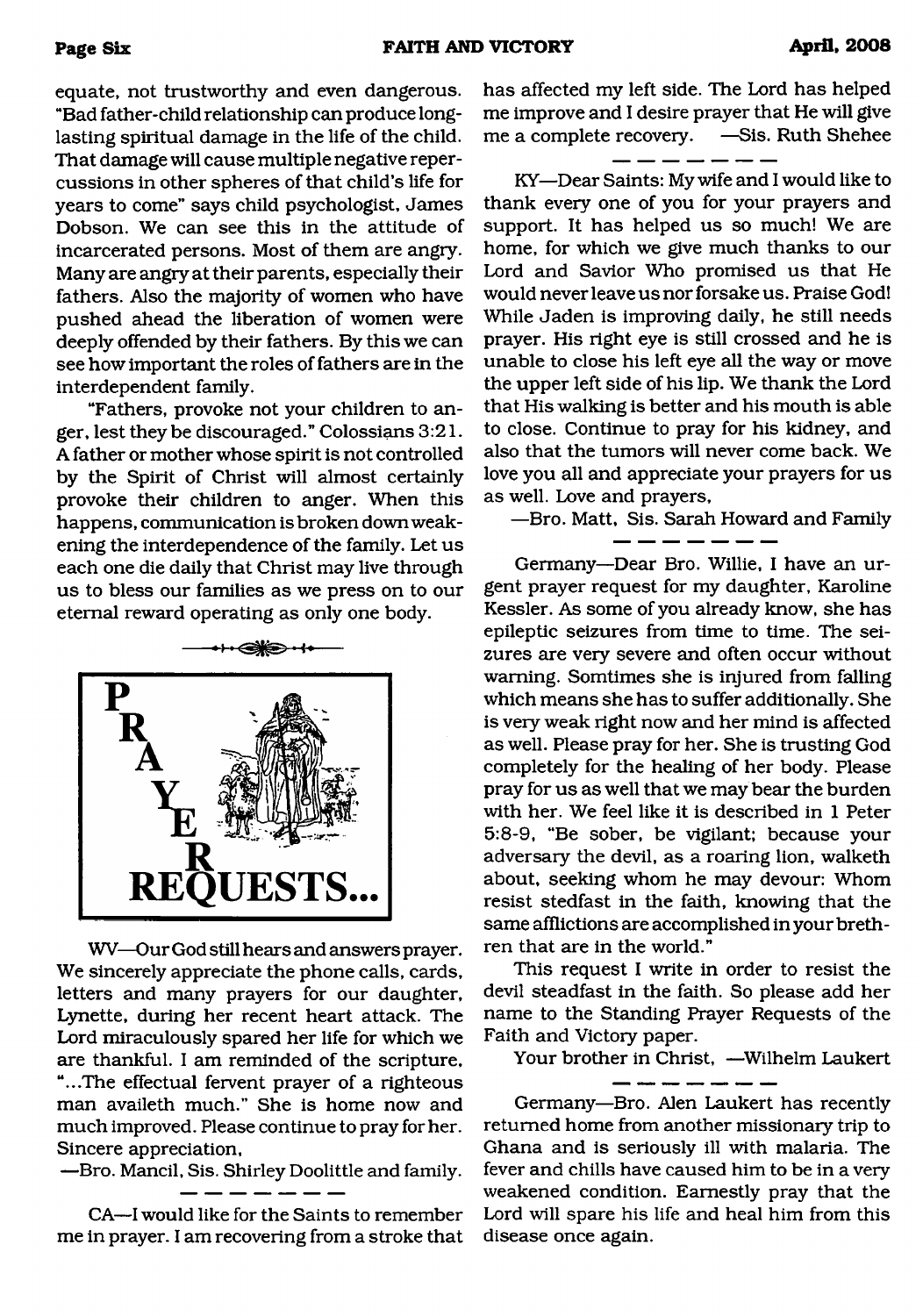## **Standing Prayer Requests MEETING DATES**

Bro. Carlos Arriaga Sis. Gladys Cashio Sis. Helen Carson Sis. Waneta Creel Sis. Patsy Doolittle Sis. Dorall Forbes Bro. Troy Gentry Bro. John Gutwein Bro. Lee Hilton Bro. Jaden Howard Sis. Leta Inman Sis. Karoline Kessler Bro. Mark and Sis. Darlene Knight Sis. Melba Powell Bro. Jerry Quave Sis. Olene Rector Sis. Marilyn Rendall Sis. Ruth Shehee Sis. Cheryl Smith Bro. Michael Smith Bro. Edward and Sis. Gloria Taylor The Mitch Taylor family Sis. Norma Tiller Sis. Anneta Williamson

### ------- ----------------- **M E E T IN G R E P O R T S**

#### **BAKERSFIELD REVIVAL AND CD'S**

We want to thank God for a wonderful revival in February. The presence of the Lord was felt by those who attended. The singing and Word of God was inspiring and challenging. We thank the saints for their prayers and it is our desire that fruit will be manifested in changed lives as we live the gospel.

The youth from the congregations in Bakersfield and Pacoima have made a CD, entitled, "Exalt His Name", It is available for \$12.00. Enclose \$1.00 for shipping. The address is Church of God, P.O. Box 70701, Bakersfield, CA 93387, or Request by e-mail. [cox.h@sbcglobal.net](mailto:cox.h@sbcglobal.net). PH. (661) 836-6574.

—Sis. Tina Cox



**Webb City, MO (Spring Meeting)**—April 27-30 **Los Angeles, CA (Spring Revival)**—May 2-4 **Vanceburg, KY (Spring Meeting)**—May 15-18 **Oklahoma State (Guthrie)**—May 23-June 1 **Holly Hill, SC (Camp Meeting)**—June 1-8 **Tulsa, OK (Camp Meeting)**—June 8-15 **Green Bank, WV (Camp Meeting)**—June 13-19 **Sisters' Retreat (Okmulgee, OK)—**June 20-21 **Jefferson, OR (Camp Meeting)—**June 20-29 **Fresno, CA (Camp Meeting)—**June 29-July 6 **General Southern (Loranger, LA)—** June 29-July 6

**National (Monark Springs, MO)**—July 18-27 **California State (Pacoima)**—August 15-24 **Spooner, WI (Tent Meeting)—August 20-24** 

#### **M E E T IN G N O T IC E S**

#### **WEBB CITY, MO, SPRING MEETING**

The Church of God at Webb City, MO extends a hearty invitation to everyone to attend their Spring Meeting, April 27-30. Lord willing, Bro. Bob Wilson will be with us. Services will begin Sunday, April 27 at 10:00 a.m. with dinner served afterwards. Sunday night's service will begin at 6:00 p.m. and Monday through Wednesday will begin at 7:00 p.m. Please pray for the anointing of the Holy Spirit. The chapel is located at the comer of Tracy and Devon, three blocks East of the Praying Hands Park. For additional information contact Bro. Daniel Adams at (417) 793-6329 cell, or Bro. David Ray at (417) 673-4038.

#### **LOS ANGELES, CA, SPRING REVIVAL**

Our Spring Revival, Lord willing, will be held May 2- 4 at the Church of God chapel located at 1381 Walnut St., Los Angeles, CA 90011.

May God inspire you as you pray for this endeavor with a burden for the cause of God in this place. Worship Services will be Friday at 7:30 p.m., Saturday at 1:00 p.m. and 7:00 p.m. with extended singing, Sunday School at 9:45 a.m. and Sunday Worship at 10:30 a.m. and 2:30 p.m.

Please accept a warm welcome from the congregation. Also, we hope you are inspired to bring someone with you. For further information contact us at (760) 261-2564 or [pastorx2@hotmail.com.](mailto:pastorx2@hotmail.com) In His service,

—Pastors Travis & Alice Johnson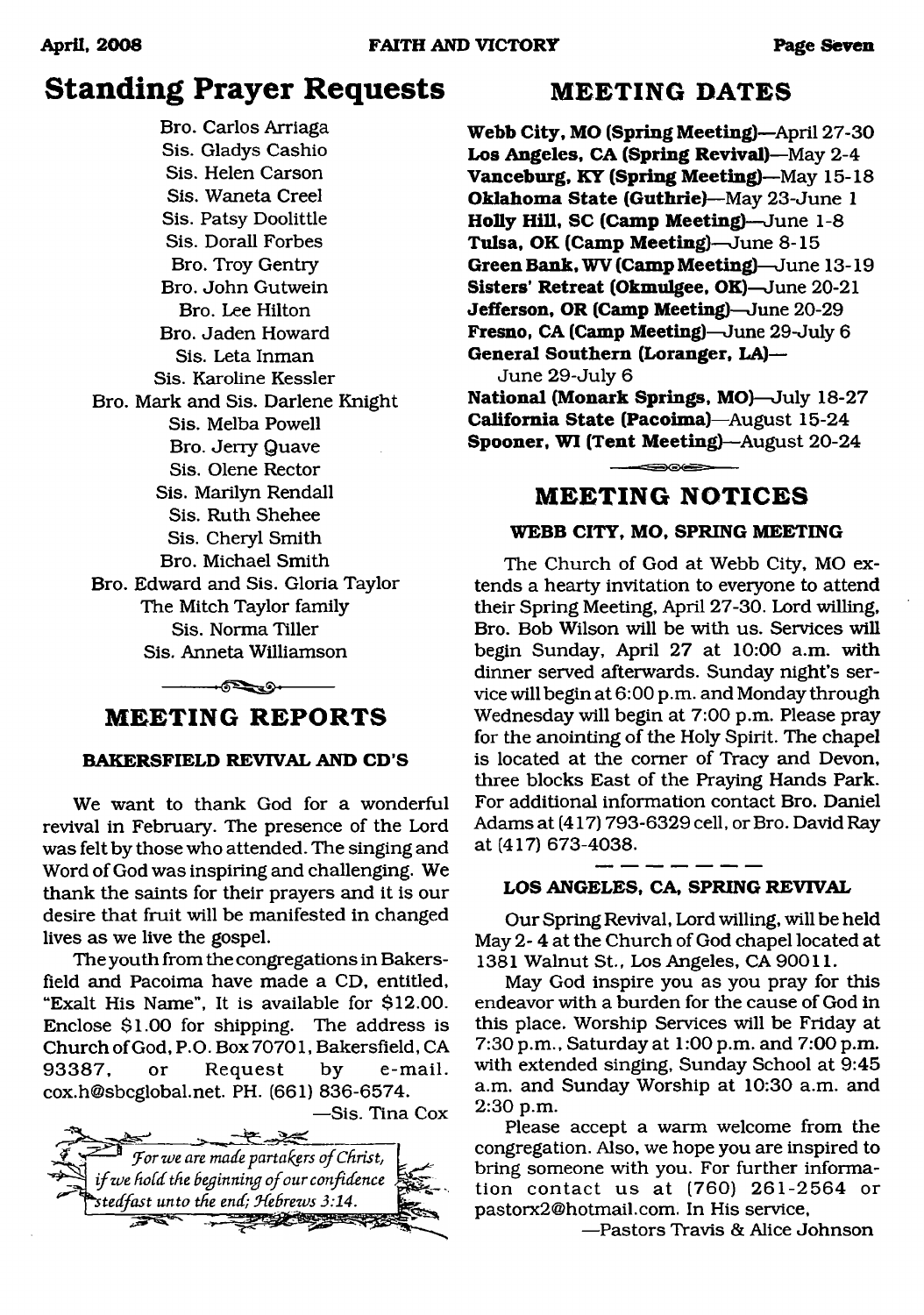#### **TENT MEETING, PORTLAND, OR**

Lord willing there will be a tent revival meeting at Lents Park in Portland, OR Wednesday, May 14 through Saturday, May 17. Services will be held each night at 6:30pm. Further information can be obtained from Bro. Steve Elwell (503) 702-6503 or Bro. Don Elwell (503) 754-0585. Please pray for God's Word to be delivered with convicting power.

#### <u>. . .</u> . **VANCEBURG, KY, SPRING MEETING**

The Vanceburg, KY, Church of God congregation, Lord willing, will hold a Spring Meeting, May 15-18. There will be morning services at 11:00 and evening services at 7:00. We encourage all who feel a burden to come and support the meeting. The meeting is conducted on a freewill offering basis. There will be meals prepared daily on the grounds. This meeting will be held on Ruggles Campground in Tollesboro, KY. We are depending upon the Lord to lead and direct in sending the ministers of His choosing. Accommodations will be provided; please bring bed and bath linens. There are RV and camper hook-ups for those who wish to bring them. For those who may desire to rent a motel, they are available within 20 miles of the grounds. For further information and to make reservations, please contact Bro. Dallas Cooper at (606) 796- 3645 or (606) 202-1366.

Driving directions to Ruggles Camp from Maysville, Vanceburg, or Flemingsburg: Take Highway 9 (AA Highway) toward Tollesboro (13 miles East of Maysville, or 17 miles West of Vanceburg.) At the intersection of Highway 57 inTollesboro, turn South toward Flemingsburg. This turn will be between mile markers 28 and 29. Go South approximately 3.5 miles and look for the intersection of Highway 1237. There is a large "Ruggles Camp" sign at the road. Turn to the left (East) and proceed approximately 1.5 miles. On the right there will be a smaller "Ruggles Camp" sign; turn to the right and follow the lane into the campgrounds.

From Flemingsburg, take Highway 57 North into Lewis County, and watch for the intersection of Highway 1237. There is a large "Ruggles Camp" sign at the road. Turn right (East) and proceed approximately 1.5 miles. On the right there will be a smaller "Ruggles Camp" sign, turn to the right and follow the lane into the campgrounds.

#### **OKLAHOMA STATE CAMP MEETING**

The annual Oklahoma State Camp Meeting of the Church of God will be held May 23-June 1, at the campground located east off of Sooner Road on Lakeview Road. This is a little over fourtenths of a mile south of the intersection of South Division and Sooner Road.

As is customary, the first service will be held Friday evening, May 23, at 7:30, with three services daily thereafter. Early morning prayer services and youth meetings will be held as announced.

An invitation to attend is extended to everyone. Your presence will be appreciated. Provisions will be made for those attending.

The meeting will be operated by freewill offerings. If you would like to make a contribution, you may do so by sending it directly to the state treasurer, Sis. Brenda Wilkins, 1023 E. Prairie Grove Rd., Guthrie, OK 73044.

For further information, contact the pastor, Bro. Stanley Dickson, (405) 260-8822.

#### . ... *... ...* ... **HOLLY HILL, SC, CAMP MEETING**

We would like to extend a warm and heartfelt welcome to all to attend our Holly Hill, SC camp meeting to be held from Sunday, June 1 through Sunday, June 8,2008. Lord willing, we will have two services daily, and meals will be provided for all. If you would like to come and need accommodations, please call Sis. Beverly Pratt at (803) 496-3057 or Bro. Kevin and Sis. Cheryl Smith at  $(803)$  492-7975 to make arrangements. Please come if you can, and if you aren't able to come, please pray for the precious Holy Spirit to lead, guide and bless in this meeting. We are looking forward to what the Lord has in store for us, and we welcome all who can come and be with us.

In Christ's Love,

—The Holly Hill, SC Congregation

#### **GREEN BANK, WV, CAMP MEETING**

The annual Green Bank Camp Meeting is scheduled to begin on Friday evening, June 13 and continue through Thursday evening, June 19, Lord willing.

Services will be held daily at 11:00 a.m. and 7:00 p.m. Two meals will be served daily, with breakfast at 9:00 a.m. and the noon meal immediately following morning service. There are no afternoon services scheduled.

All are welcome to attend this meeting. Dorm spaces are available for the young people,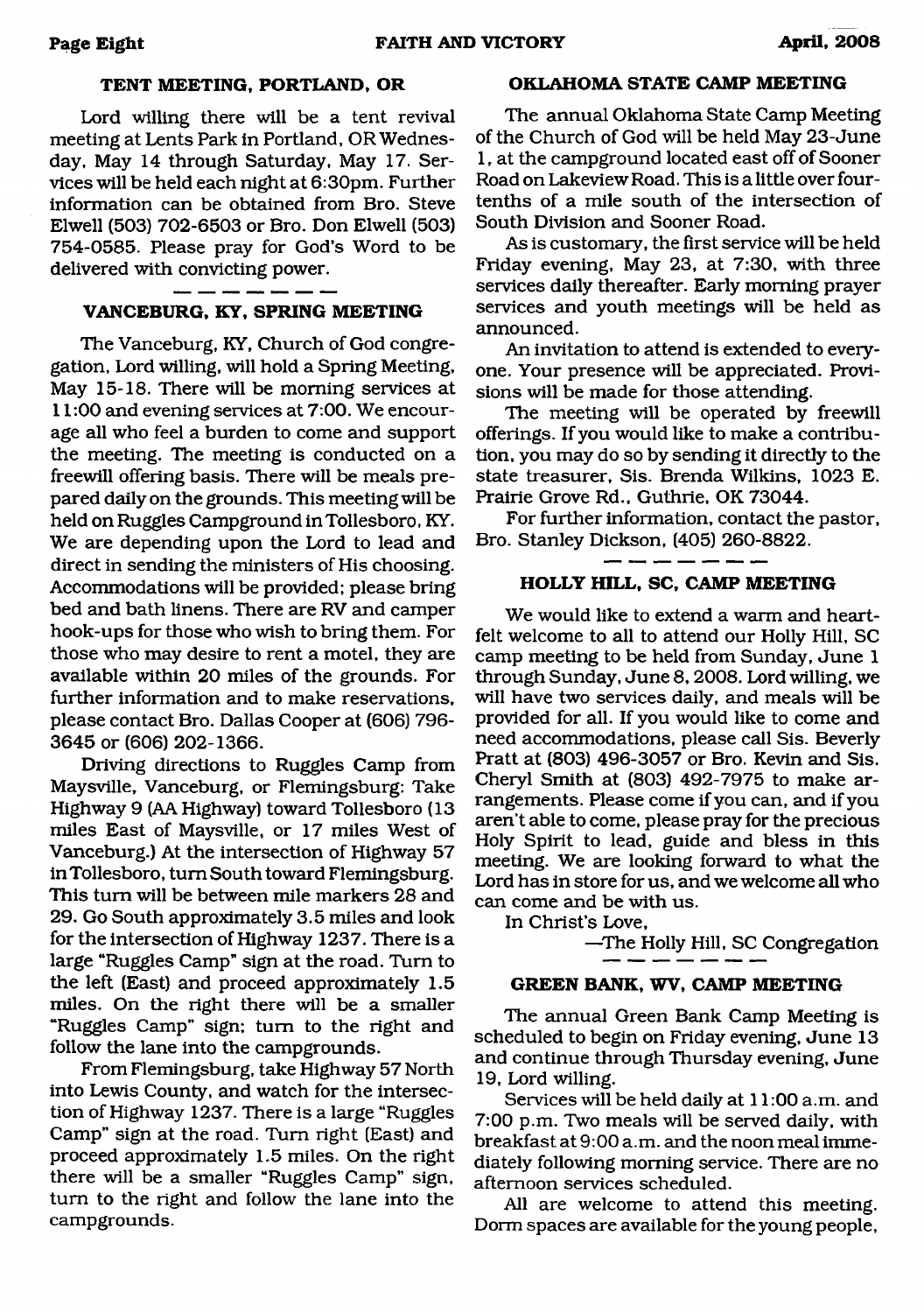as well as rooms and private homes for others. Please bring your own bedding and towels. Come prepared for cool weather. You may want to bring a heater or fan as we have unpredictable weather in June. It would be good if you could call ahead so we can better arrange accommodations. Please provide as much of the following information as possible: name and phone number, date of arrival and departure, number of adults and children in party. However, if you decide to suddenly drop by, you will be welcome. Accommodations will be provided.

The campground is located off Route 28 and 92 in Arbovale. Signs will be posted to direct you to the grounds. Camper hook-ups are also available.

For further information, call Bro. Mike Carpenter at (304) 456-3250 or Bro. Jim White at (304) 456-4192.

Come praying that the Holy Spirit will have full reign in this meeting.

#### SISTERS' RETREAT 2008

The 2008 Sisters' Retreat will convene, Lord willing, June 20-21 at the Church of God chapel located at 1515 East First Street, Okmulgee, OK 74447.

There will be two full days starting at 8:00 a.m. The theme for this year is "A Rare and Beautiful Treasure." The retreat will be supported by freewill offerings. Donations should be made payable to: Church of God-King's Daughter c/o 117 Dawnybrook Drive, Maryville, Tennessee 37804.

Reservations for accommodations can be made at Days Inn in Okmulgee at (918) 758- 0660. Make your reservation in the name of *Church of God-Sister's Retreat* so you can get the tax exemption.

Pray that the Lord will bless in this setting. For further information you may contact Sis. Mary McDonald (865) 977-6997. For directions, call Sis. Sherry Warren (918) 733-1306.

#### GENERAL SOUTHERN CAMP MEETING

------

 $\overline{\phantom{a}}$   $\overline{\phantom{a}}$ 

Lord willing, the General Southern Camp Meeting at Loranger, LA will begin Sunday, June 29, with morning and evening services daily through Sunday, July 6. If you can join us, come praying for a blessing.

There is a dormitory for the sisters and one for the brothers. Electrical and water hook ups are available for those with campers. Meals are provided and expenses met by freewill offerings.

From Loranger, go two miles south and about three and one-half miles east on Hwy. 40.

For those traveling 1-55, the grounds are about 10 miles east of the Tickfaw exit. (At the exit, take Hwy. 442 which runs into Hwy. 40.)

For more information, contact Carlos Doolittle at (985) 878-8122. The chapel phone is (985) 878-2788. Please do support this meeting with your prayers.

#### JEFFERSON, OR, CAMP MEETING

Everyone is invited to attend the annual camp meeting in Jefferson, OR. The meeting will start the Friday evening of June 20 and end on Sunday morning, June 29. Service times will be at 10:30 a.m. and 7:30 p.m., and a 2:00 p.m. service on the first weekend and last Saturday. For accommodations or directions, you can reach Bro. Bob Wilson at (541) 327-3621 or Bro. Clifford Smith at (503) 581-4575. Your presence would be a great encouragement to the saints here in Oregon.



OK—Dear Bro. Willie and Sis. Neta: Greetings of Christian love. We trust the Lord is blessing all of you there at Faith Publishing House. I have been rejoicing in the thought of what a great privilege it is to become a child of God. If a child or a son. then an heir of God and joint heirs with Jesus. That affords us with God's love and care for us while we are here in this world, and then gives us hope of eternal life in the world above that He has prepared for them that have Him.

The Scripture says, "He came unto his own, and his own received him not. But as many as received him, to them gave he power to become the sons of God, *even* to them that believe on his name:" John 1:11-12. "Behold, what manner of love the Father hath bestowed upon us, that we should be called the sons of God: therefore the world knoweth us not. because it knew him not.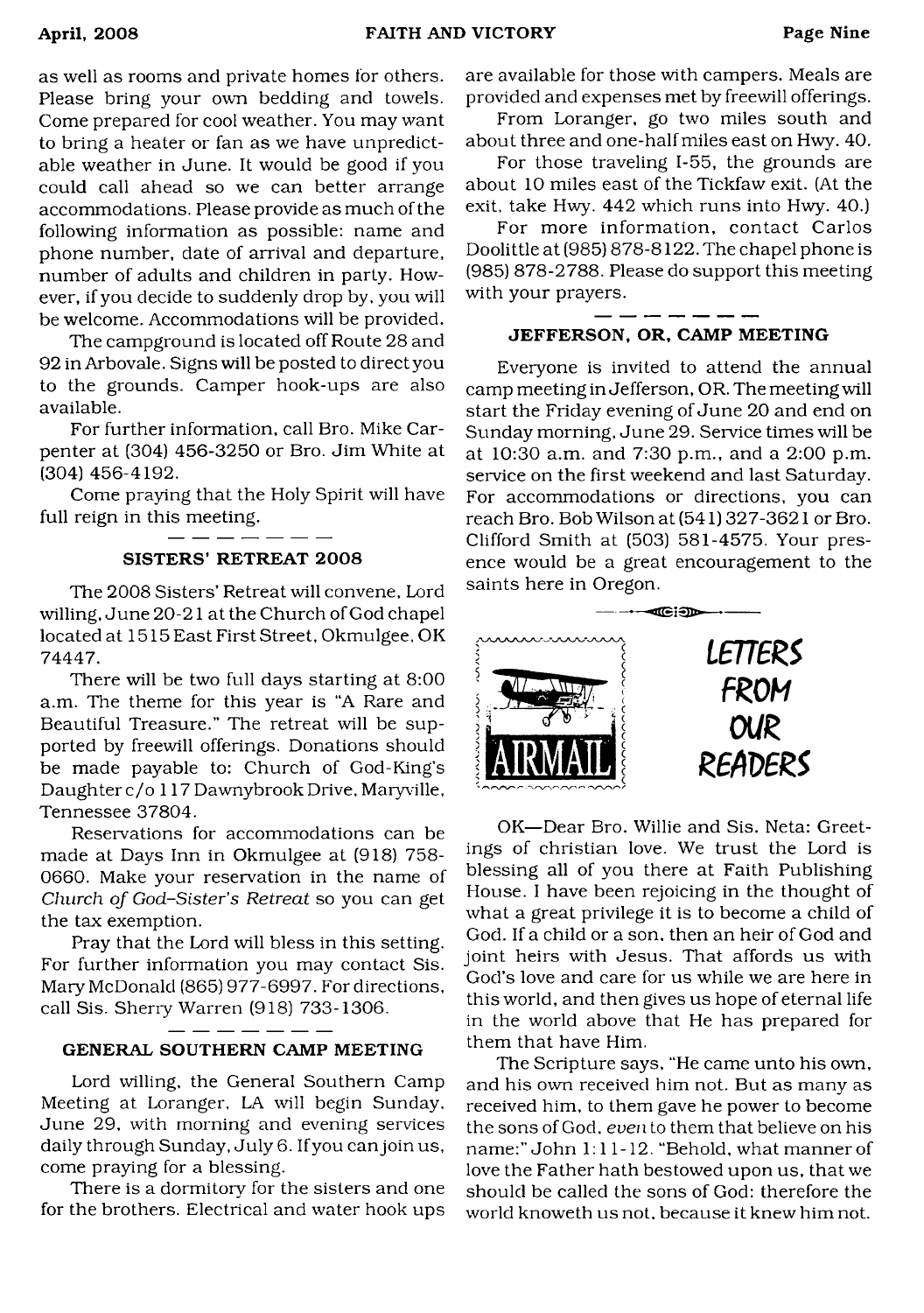Beloved, now are we the sons of God, and it doth not yet appear what we shall be: but we know that, when he shall appear, we shall be like him; *(Have a glorified body. Philippians 3:20-21)* for we shall see him as he is. And every man that hath this hope in him purifieth himself, even as he is pure." I John 3:1-3.

Your brother in Christ, —T. V. McMillian

MO—(3/28/08) Greetings of love to the workers at the Print Shop and Saints everywhere. Thank you for your love, prayers and all that you have done for me during my illness. I'm still in the battle, but the Lord is helping me. I can not thank Him enough for all He does for me. This is the right way and definitely the way to go.

Thank you Bro. Willie and Sis. Neta for continuing to print the Gospel that is pure for a lost and dying world. May the Lord renew your courage everyday. — Sis. Leta Inman



**Samuel Luther Chrisman** was bom January 2,1910; in Beaver, OK to Nova Lee and Ethel Husted Chrisman. He passed away at his home in Enid, OK, March 15, 2008, at the age of 98 years, 2 months and 13 days. He was married to Carolina Eck, and to this union was bom five daughters and one son.

As a young man he sought the Lord and was saved, but later became discouraged and gave up his faith and became a slave to sin, which brought him much sorrow and trouble. He lived in San Francisco, CA and worked in the shipyard as a welder. He later lived in Idaho for a number of years before returning to Enid in 1963. He was tired of sin and its binding chains and, seeking the Lord earnestly, found peace and victory over sin and its downward course. He started worshipping with the saints of the Church of God in Enid, OK, and was faithful to attend services with the congregation there as long as he was able. He enjoyed singing sacred songs and he also loved to recite the words to various songs at times when he was in the church services.

He is survived by four daughters, Ida Penn of Dixon, IL; Obera Hip kins of Dallas, TX; Virgie Mittelman of Horse Creek, CA: and Alberta Pfaff of Marietta, OK; one son, Robert Chrisman of Enid, OK; one sister, Zula Pellow of Enid, OK; one brother, L. D. Chrisman of Nowata, OK; 13 grandchildren, 29 great-grandchildren, and 6 great, great-grandchildren. He was preceded in death by his wife Carolina, one daughter, seven sisters and five brothers.

Funeral services were held in Enid, OK, officiated by his pastor, Bro. Leslie Busbee. Burial was in Memorial Park Cemetery, Enid, OK.

#### **Michael Clark Goldsberry**

Funeral services for Michael Clark Goldsberry, age 58, were held Tuesday, April 15,2008 at Cox Funeral Home Chapel in Bastrop, LA with Bro. Bill Fowler and Bro. Dale Jordan officiating. Interment followed at Mer Rouge Cemetery in Mer Rouge, LA.

Formerly of Neosho, MO and West Monroe, LA, Mike was a long time resident of Bastrop. Mike, an Army veteran, was bom on September 17, 1949 in Craig County, OK to Ben and Sybil Horton Goldsberry. He died Friday April 11, 2008 following a long and courageous battle with cancer.

He was preceded in death by his parents and 2 step grandsons. He is survived by his wife, Peggy Calhoon Goldsberry, step-daughters, Dayna Duplissey and husband Steve, Dawna Kitchens, Darla Leonard and husband Will; step-sons, Quincy Evans, Wilbur Evans and wife Ashley; all of Bastrop. Ten step-grandchildren and Mike's siblings: Sharon Savoie of Pearl River, LA, Roger Goldsberiy and wife Melissa of Ochomogo, Nicaragua, Judy Myers and husband Jim of Jasper, TX, Coni Hollingsworth and husband Clay of Monroe, LA, Kristi Goldsberry of West Monroe, LA, and several nieces and nephews. Nephews served as pallbearers. The family appreciates the calls, concern and prayers of the saints for both Mike's well being during his illness, and for his soul. The Lord is so merciful to hear and answer when we call.

**Juliette Lounds,** Aunt Judy as she was fondly called, took her flight to glory, the sixth of March, 2008, at the age of 92 years, 6 month, and 1 day. She was the fifth of ten children bom to George W. and Gertrude B. Lounds on September 5, 1915. Her parents and eight siblings, Henry Lounds, Oretha Price, Jesse Lounds, Stanley Lounds, Alberta Lounds, Melia Viser, Mary Lounds and Rosetta Lounds preceded her in death.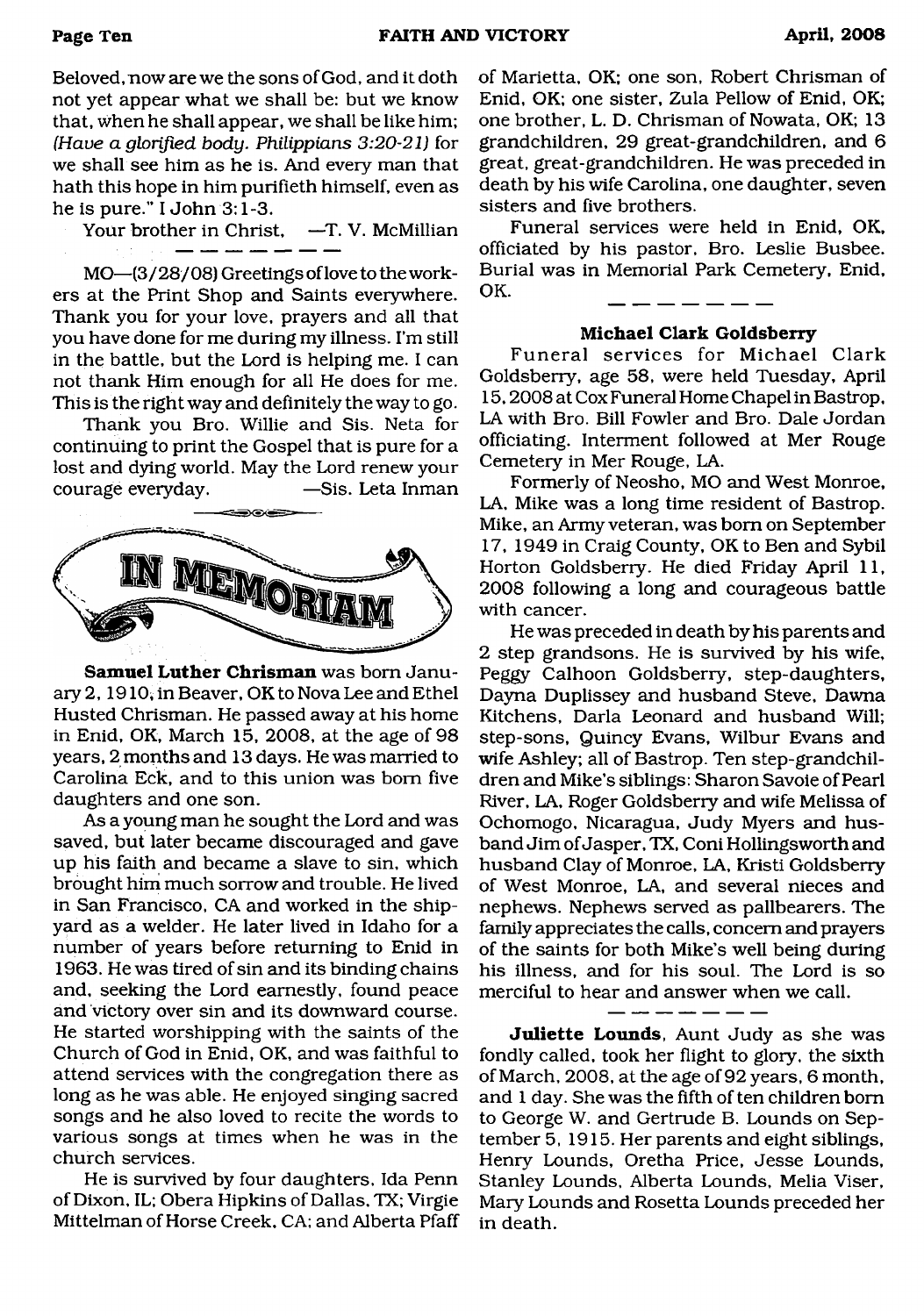Aunt Judy was bom, reared and educated in Oklahoma City. She was employed at Tennyson Cleaners, Mathews Service Station, Capital Day Nursery and as a foster grandparent for the State Department. After her retirement, Aunt Judy attended the Metropolitan Better Living Center and lived in the Temple Garden Senior Complex. She thoroughly loved and enjoyed the staff and fellow clients at both facilities.

Aunt Judy accepted the Lord as her Savior at an early age. She faithfully attended the Evening Light Church of God. Where she exemplified a quiet and loving spirit.

Because of her longevity, Aunt Judy ended up being the matriarch of the family. With her easy-go, even temperament, she was everyone's favorite. If the family was traveling to New York City or San Francisco, Chicago or Miami, she was on that plane or in that car.

Aunt Judy leaves to cherish her memories, one brother, Carl Lounds; four nieces, Lula Lounds, Dorcas Borders, Gertrude Lounds, and Omer Jean Price; four nephews, George Lounds, Stanley Lounds, Donald Viser, and Paul Viser; and a host of great nieces, great nephews and friends.

Memorial services were officiated by Bro. Charles Chandler on March 10, 2008. Interment followed at Trice Hill Cemetery, Oklahoma City, OK.

"Her children arise up, and call her blessed; her husband *also*, and he praiseth her. Many daughters have done virtuously, but thou excellest them all. Favour is deceitful, and beauty *is* vain: *but* a woman *that* feareth the LORD, she shall be praised." Proverbs 31:28-30.

Lula Mae Jackson Williamson, Age 88, died at her residence in Denham Springs, LA on March 18,2008. She was bom on May 22,1919 in Batchelor, LA to Harry S. and Emma Jackson. She was a long time resident of Hammond, LA. She is survived by her children and their spouses, Nell and James Davis of Baton Rouge, LA; Sarah and Carroll Short of Batchelor, LA; Maxine and Harvey Pruitt of Guthrie, OK; John and Alice Williamson of Denham Springs, LA; Judith and Jim Crouse of Baton Rouge, LA; Geraldine and Bob Dean of Guthrie, OK; and Dennis and Barbara Williamson of Denham Springs, LA; 17 grandchildren; 30 great-grandchildren; and 4 great-great-grandchildren. She was preceded in death by her husband, Max Forbes Williamson, son, David Harry Williamson;

brothers, Levi and Harry Jackson; and sisters, Veva Myers and lone Myers.

Funeral services were held at the Oak Grove Church of God in Loranger, LA on Saturday, March 22, 2008. Officiating the services were Bro. Ed Wilson of Neosho, MO, Bro. Melvin D. Doolittle, Baton Rouge, LA and Bro. Steve Elston of Loranger, LA.

Interment was in the Oak Grove Church of God Cemetery.

Sis. Lula Williamson's children and all of her family thank all of the Saints of the Church of God who have held her up with their prayers over the years. Many of the children of the Saints who grew up with her children have been so supportive over the years and we children are very thankful for that support and feel blessed that we have so many dear friends who have remained friends through the years. We children realize the blessing we had being reared in a loving and tme Christian home. We know the lives that our parents lived and the examples we were given, and thank God for that privilege.

| $\stackrel{\sim}{\approx}$ | FAITH AND Order Blank VICTORY                                                                                                                                   |                    |
|----------------------------|-----------------------------------------------------------------------------------------------------------------------------------------------------------------|--------------------|
|                            | \$5.00 PER YEAR (11 Issues)                                                                                                                                     |                    |
| СTО<br>ミ<br>AND            | Mail this form to start or renew your own<br>subscription $-$ give a friend a gift $-$<br>or do both! It only takes a minute.<br><b>Your Name</b> _____________ | $\vec{r}$<br>VICTO |
|                            | Address_                                                                                                                                                        |                    |
| <b>FAITH</b>               | City<br>$\frac{1}{\sqrt{2}}$ State $\frac{1}{\sqrt{2}}$ Zip.                                                                                                    | $\widetilde{R}$    |
|                            | Phone.                                                                                                                                                          | <b>FAITH</b>       |
| VICTORY                    | Start or renew my<br>Faith and Victory subscription.                                                                                                            | $\sum_{i=1}^{n}$   |
| <b>AND</b>                 | Send a 1-year gift subscription<br>to the person named below:                                                                                                   |                    |
| <b>FAITH</b>               | Gift to_                                                                                                                                                        |                    |
| $\tilde{\mathbf{x}}$       | Address.                                                                                                                                                        | VICTORY FAITH      |
|                            | City_<br>$\frac{1}{\sqrt{1-\frac{1}{2}}\sqrt{1-\frac{1}{2}}\sin \frac{1}{2}}$                                                                                   |                    |
| VICTO<br>AND               | Mail Order Blank and remittance to:                                                                                                                             | $\sum_{i=1}^{n}$   |
|                            | <b>Faith Publishing House</b>                                                                                                                                   | <b>VICTO</b>       |
| AITH                       | P. O. Box 518                                                                                                                                                   |                    |
|                            | Guthrie, OK 73044<br>4/08                                                                                                                                       |                    |
|                            | FAITH AND VICTORY FAITH AND VICTORY                                                                                                                             |                    |